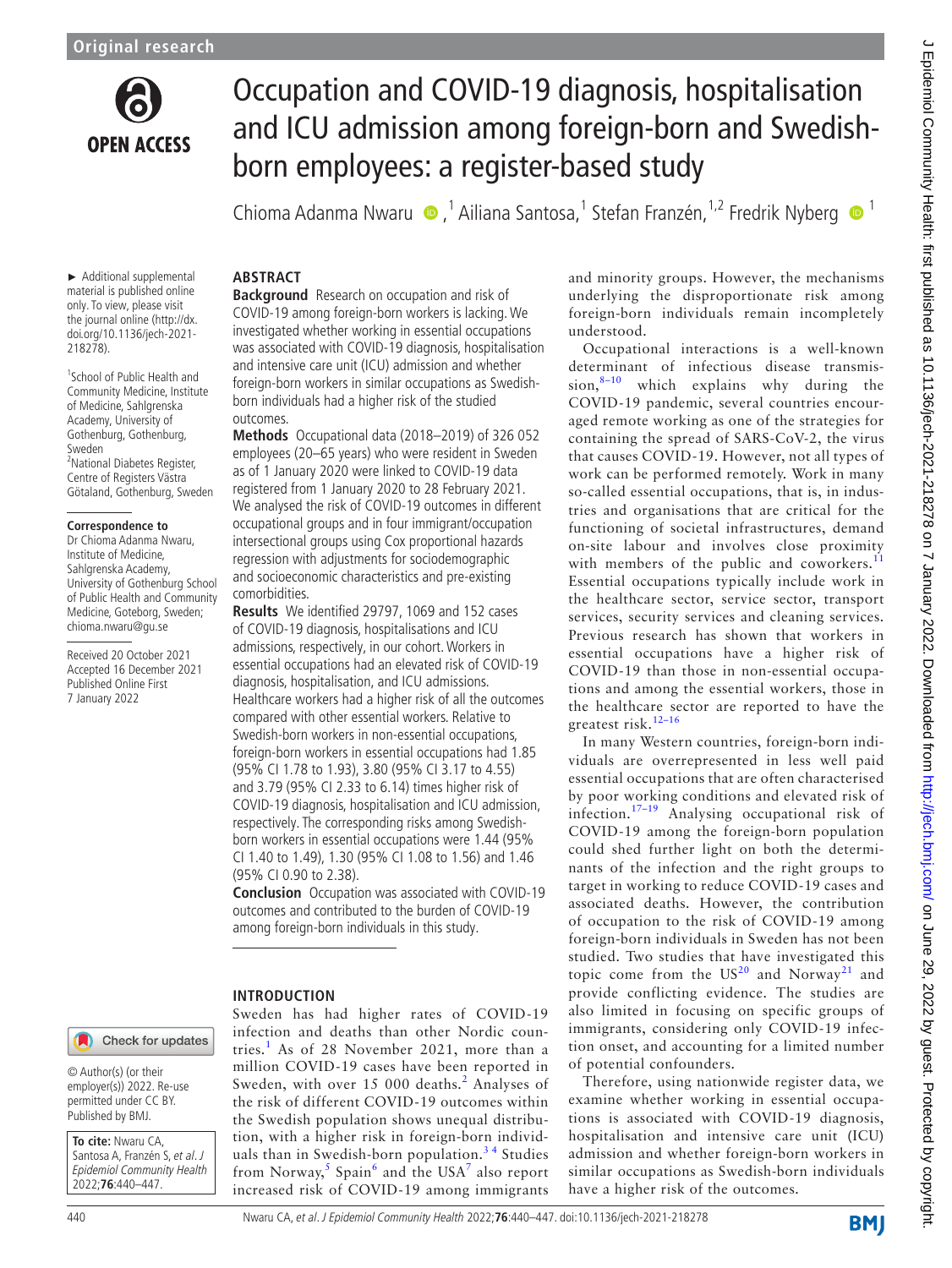# J Epidemiol Community Health: first published as 10.1136/jech-2021-218278 on 7 January 2022. Downloaded from http://jech.bmj.com/ on June 29, 2022 by guest. Protected by copyright J Epidemiol Community Health: first published as 10.1136/jech-2021-218278 on 7 January 2022. Downloaded from <http://jech.bmj.com/> on June 29, 2022 by guest. Protected by copyright.

# **METHODS**

### **Study design and population**

This study is part of the SCIFI-PEARL (Swedish COVID-19 Investigation for Future Insights-a Population Epidemiology Approach using Register Linkage) project, a nationwide multiregister-based observational study designed in response to the COVID-19 pandemic. Details about the project have been published elsewhere.<sup>22</sup> Briefly, the project includes regularly updated data of all individuals with COVID-19 identified from different registers in Sweden. This includes individuals with positive SARS-CoV-2 polymerase chain reaction (PCR) test results identified from the national database of notifiable diseases (SmiNet), individuals identified from the National Patient Register (NPR) or Cause-of-Death Register, individuals identified from the Intensive Care Register, and individuals identified from primary care data from the Stockholm Region and Region Västra Götaland. The project also includes data for a comparison cohort (N=972 723) created by means of a stratified random sample of all individuals resident in Sweden on 1 January 2020. For this study, we selected, from the comparison cohort, all individuals who were aged 20–65 years and were employed or self-employed (n=358 385) based on employment information (2018–2019) obtained from the Longitudinal Integrated Database for Health Insurance and Labour Market Studies (LISA). All individuals with missing information on occupation were excluded (n=32 333), leaving a final analysis sample of 326 052 individuals ([figure](#page-1-0) 1).

### **Measurements**

Data on sociodemographic and socioeconomic characteristics obtained from the LISA register and on pre-existing comorbidities retrieved from the NPR were linked to the study population using a personal identification number and pseudonymised.

# Exposure variables

Information on country of birth was used to discriminate between foreign-born and Swedish-born individuals. Swedish-born individuals comprised all study subjects who were born in Sweden, including those who were born to immigrant parents residing in Sweden. Occupation was registered as a four-digit occupational code according to the Swedish Standard Occupational Classification (SSYK2012) and used to group the study subjects into essential and non-essential occupations based on similar criteria as found in Billingsley *et al*<sup>23</sup> [\(online supplemental table A1\)](https://dx.doi.org/10.1136/jech-2021-218278). Essential workers included healthcare workers, teachers, service sector workers (ie, sales workers, food processing and related trade workers, and food preparation assistants), police and security services, postal and delivery workers, cleaners, and taxi, bus, and tram drivers. The last four categories were classified as a group and defined as 'other essential workers' in the analysis to enhance statistical power. All those who did not belong to any of the selected essential occupations were defined as non-essential workers and used as the reference category in the analysis for the first research question. For the second research question, we constructed a four-category intersection variable using the information on immigrant status and occupation. The categories were Swedish-born workers in non-essential occupations (n=197 565, 61%) (reference category), Swedish-born workers in essential occupations (n=69 283, 21%), foreign-born workers in nonessential occupations (n=36 392, 11%) and foreign-born workers in essential occupations (n=22 812, 7%).

# Outcome variables and follow-up

We investigated three outcomes:

1. COVID-19 diagnosis, referring to all individuals in the study population who had specialist healthcare encounter (visit



<span id="page-1-0"></span>**Figure 1** Flow chart illustrating selection of the study population of individuals aged 20–65 years who were employed or self-employed.

or hospitalisation) with a code of COVID-19 (International Classification of Diseases, version 10 (ICD-10)-SE U07.1 and U07.2) in the NPR or the same codes as underlying or contributing cause of death in the cause-of-death register, or a positive test result for SARS-CoV-2 in SmiNet. The event date was the earliest of these.

- 2. COVID-19 hospitalisation, referring to all individuals admitted to the hospital based on primary or secondary diagnosis for COVID-19. The event date was the date of hospital admission.
- 3. ICU admission, referring to all those who were transferred to or were directly treated in the ICU based on data from the Swedish Intensive Care register. The event date was the date of ICU admission.

For each outcome, we followed the participants starting from 1 January 2020 to the earliest of outcome, emigration, death or end of follow-up, which was 28 February 2021.

# Potential confounders

Selection of potential confounders was informed by literature<sup>3,4</sup> and included age (20–34, 35–44, 45–54 and 55–65),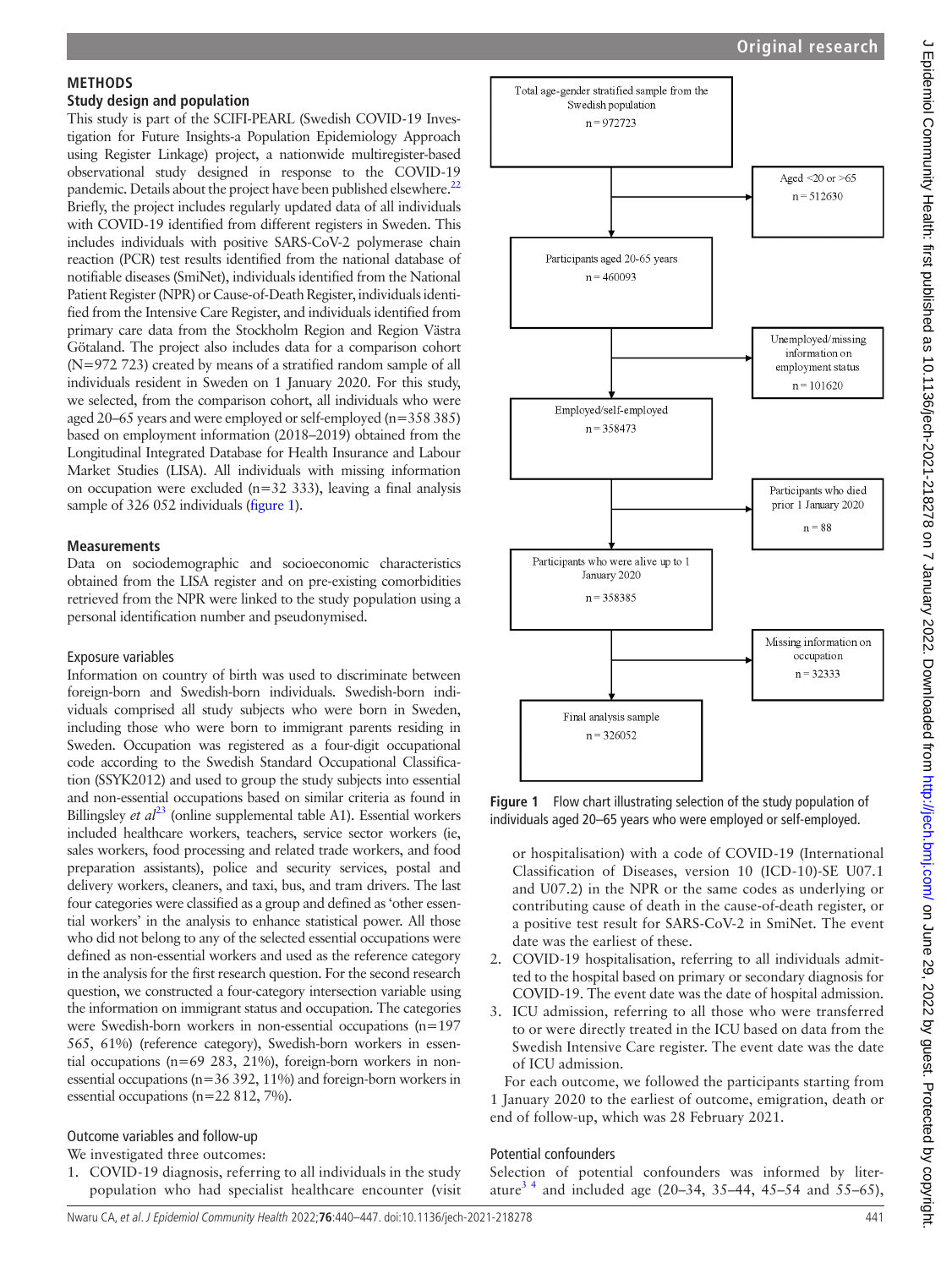<span id="page-2-0"></span>**Table 1** Distribution of sample characteristics and differences in characteristics between foreign-born and Swedish-born aged 20–65 years and employed or self-employed

|                                | <b>Total sample</b> | Swedish-born | Foreign-born  |           |
|--------------------------------|---------------------|--------------|---------------|-----------|
|                                | N=326 052           | $N = 266848$ | $N = 59204$   | P value   |
|                                | $n$ (%)             | $\%$         | $\frac{0}{0}$ |           |
| Age (years)                    |                     |              |               | < 0.001   |
| $20 - 34$                      | 92 361 (28.33)      | 28.62        | 27.01         |           |
| $35 - 44$                      | 75 903 (23.28)      | 21.72        | 30.31         |           |
| $45 - 54$                      | 79 274 (24.31)      | 24.57        | 23.14         |           |
| $55 - 65$                      | 78 514 (24.08)      | 25.09        | 19.54         |           |
| Gender                         |                     |              |               | < 0.001   |
| Men                            | 162 143 (49.73)     | 49.55        | 50.52         |           |
| Women                          | 163 909 (50.27)     | 50.45        | 49.48         |           |
| Healthcare region              |                     |              |               | < 0.001   |
| Stockholm                      | 79 217 (24.30)      | 22.12        | 34.08         |           |
| Northern                       | 28 793 (8.83)       | 9.74         | 4.73          |           |
| Southeastern                   | 34 187 (10.49)      | 10.88        | 8.71          |           |
| Southern                       | 56 123 (17.21)      | 17.03        | 18.03         |           |
| Uppsala-Orebro                 | 65 416 (20.06)      | 20.95        | 16.07         |           |
| Western                        | 62 316 (19.11)      | 19.28        | 18.37         |           |
| Marital status                 |                     |              |               | < 0.001   |
| Married                        | 140 663 (43.14)     | 41.05        | 52.58         |           |
| Single                         | 146 891 (45.05)     | 48.36        | 30.15         |           |
| Divorced/widowed               | 38 498 (11.81)      | 10.59        | 17.27         |           |
| <b>Highest education</b>       |                     |              |               | < 0.001   |
| Primary                        | 26 574 (8.15)       | 6.95         | 14.21         |           |
| Secondary                      | 153 214 (46.99)     | 49.12        | 39.28         |           |
| Tertiary                       | 143 512 (44.02)     | 43.94        | 46.51         |           |
| Missing                        | 2752 (0.84)         |              |               |           |
| Individual annual gross income |                     |              |               | < 0.001   |
| $<$ SEK1000                    | 21 334 (6.54)       | 6.23         | 7.94          |           |
| SEK1000-SEK2999                | 92 493 (28.37)      | 26.37        | 37.37         |           |
| SEK3000-SEK4999                | 152 067 (46.64)     | 47.68        | 42.97         |           |
| $\geq$ SEK5000                 | 60 158 (18.45)      | 19.72        | 12.72         |           |
| Broad occupational groups      |                     |              |               | < 0.001   |
| Non-essential workers          | 233 957 (71.75)     | 74.04        | 61.47         |           |
| <b>Essential workers</b>       | 92 095 (28.25)      | 25.96        | 38.53         |           |
| Specific occupational groups   |                     |              |               | < 0.001   |
| Non-essential workers          | 233 957 (71.75)     | 74.04        | 61.47         |           |
| Healthcare workers             | 29 233 (8.97)       | 8.01         | 13.26         |           |
| Teachers                       | 26 642 (8.17)       | 8.16         | 8.21          |           |
| Service sector workers         | 22 957 (7.04)       | 6.88         | 7.78          |           |
| Police and security services   | 3230 (0.99)         | 1.06         | 0.66          |           |
| Postal workers and delivery    | 1818 (0.56)         | 0.56         | 0.53          |           |
| Taxi, bus, and tram drivers    | 2778 (0.85)         | 0.49         | 2.47          |           |
| <b>Cleaners</b>                | 5437 (1.67)         | 0.79         | 5.61          |           |
| Hypertension                   |                     |              |               | < 0.001   |
| No                             | 314 789 (96.55)     | 96.46        | 96.94         |           |
| Yes                            | 11 263 (3.45)       | 3.54         | 3.06          |           |
| <b>Diabetes</b>                |                     |              |               | < 0.001   |
| No                             | 314 295 (96.39)     | 96.61        | 95.44         |           |
| Yes                            | 11 757 (3.61)       | 3.39         | 4.56          |           |
| Obesity                        |                     |              |               | 0.604     |
| No                             | 320 330 (98.25)     | 98.25        | 98.22         |           |
|                                |                     |              |               | Continued |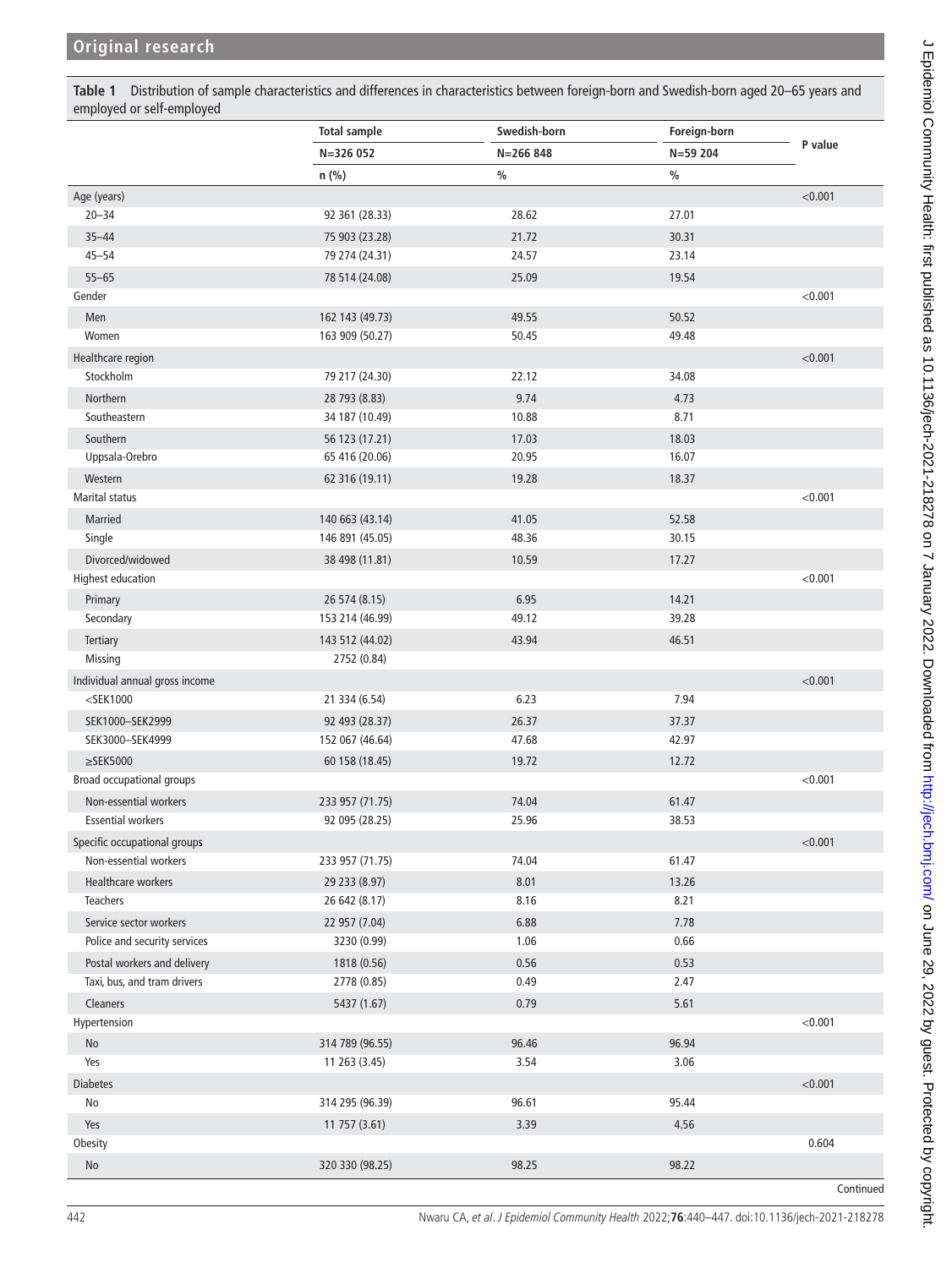# **Table 1** Continued

|                        | <b>Total sample</b> | Swedish-born  | Foreign-born  |         |
|------------------------|---------------------|---------------|---------------|---------|
|                        | N=326 052           | $N = 266848$  | N=59 204      | P value |
|                        | $n$ (%)             | $\frac{0}{0}$ | $\frac{0}{0}$ |         |
| Yes                    | 5722 (1.75)         | 1.75          | 1.78          |         |
| Stroke                 |                     |               |               | < 0.001 |
| No                     | 325 005 (99.68)     | 99.66         | 99.76         |         |
| Yes                    | 1047 (0.32)         | 0.34          | 0.24          |         |
| Pneumonia              |                     |               |               | 0.224   |
| No                     | 322 709 (98.97)     | 98.98         | 98.93         |         |
| Yes                    | 3343 (1.03)         | 1.02          | 1.07          |         |
| COPD                   |                     |               |               | 0.749   |
| No                     | 325 446 (99.81)     | 99,81         | 99.82         |         |
| Yes                    | 606 (0.19)          | 0.19          | 0.18          |         |
| Asthma                 |                     |               |               | < 0.001 |
| No                     | 321 156 (98.50)     | 98.42         | 98.83         |         |
| Yes                    | 4896 (1.50)         | 1.58          | 1.17          |         |
| Psychiatric conditions |                     |               |               | < 0.001 |
| No                     | 316 291 (97.01)     | 96.91         | 97.42         |         |
| Yes                    | 9761 (2.99)         | 3.09          | 2.58          |         |

COPD, chronic obstructive pulmonary disease.

gender (men, women), healthcare region (Stockholm, Northern, Southeastern, Southern, Uppsala-Orebro and Western), marital status (married/cohabiting, single and separated/divorced/ widowed), highest education (primary, secondary and tertiary), individual annual gross income (<SEK1000, SEK1000– SEK2999, SEK3000–SEK4999 and ≥SEK5000) and pre-existing comorbidities, such as hypertension, diabetes, stroke, obesity, asthma, chronic obstructive pulmonary disease, pneumonia and psychiatric conditions. The ICD-10 codes of these comorbidities are provided as [online supplemental table A2](https://dx.doi.org/10.1136/jech-2021-218278).

# **Statistical analysis**

We summarised sample characteristics using frequencies and percentages, and used the  $\gamma^2$  test for differences between groups. Incidence rates (cases per 1000 person-years) of COVID-19 diagnosis, hospitalisation and ICU admission, were calculated by immigrant status and by occupational groups. Cox proportional hazards regression was used to assess the risk of the outcomes in different occupational groups and across the immigrant/occupation intersectional groups. We ran four separate models: an unadjusted model and three adjusted models. In the first adjusted model (model I), we controlled for age, gender, marital status, immigrant status (if relevant), and healthcare region (dichotomised into Stockholm and other regions). We added education and income in Model II, and pre-existing comorbidities in the final model III. All covariates were treated as categorical variables when we estimated the risk of COVID-19 diagnosis and hospitalisation. For the risk of COVID-19-related ICU admission, due to few ICU events, age and income were treated as continuous variables. We expressed the coefficients as HR with 95% CI, and statistical significance was defined as a two-sided  $p < 0.05$ .

To assess the magnitude and statistical significance of the interaction between occupation and immigrant status, we estimated three measures of additive interactions: the relative excess risk due to interaction (RERI), the attributable proportion due to interaction (AP) and the synergy index (SI). CIs and p values

were calculated using the delta method,  $^{24}$  and RERI >0, AP >0 or SI >1 were interpreted as indicating additive interaction, that is, that the combined effects of the two exposure variables is larger (or smaller) than the sum of the individual effects of the two exposures. $25$  All statistical analyses were performed with STATA V.16.

# **RESULTS**

We studied 326 052 individuals with a mean (SD) age of 43 (12.53) years. [Table](#page-2-0) 1 presents the characteristics of the sample and the differences in characteristics between foreignborn and Swedish-born population groups. Half of the sample were women, 18% were of foreign-born background, and 28% worked in essential occupations. Foreign-born individuals were more often in essential occupations than Swedish-born individuals (38% vs 26%). Other differences between the groups are shown in [table](#page-2-0) 1. Until 28 February 2021, we identified 29 797 cases of COVID-19 diagnosis, 1069 cases of COVID-19-related hospitalisations, and 152 cases of COVID-19-related ICU admission in the total sample. The incidence rate per 1000 personyears among the foreign-born group was 100.0 for COVID-19 diagnosis, 6.3 for hospitalisation and 0.8 for ICU admission. Among the Swedish-born population, the rates were lower, at 75.8, 2.0 and 0.3 for diagnosis, hospitalisation and ICU admission, respectively.

[Table](#page-4-0) 2 illustrates the association between occupation and COVID-19 diagnosis, hospitalisation and ICU admission. Working in essential occupation was associated with an increased risk of COVID-19 diagnosis and hospitalisation already in the unadjusted model and adjustment for potential confounding factors only marginally affected the estimates. When comparing the risk of COVID-19 diagnosis in different groups of essential workers, healthcare workers had the highest risk, followed by teachers, service sector workers and 'other essential workers'. In contrast, for the more severe outcomes of COVID-19 hospitalisation and ICU admission, healthcare workers and 'other essential workers' were the groups showing elevated risk, while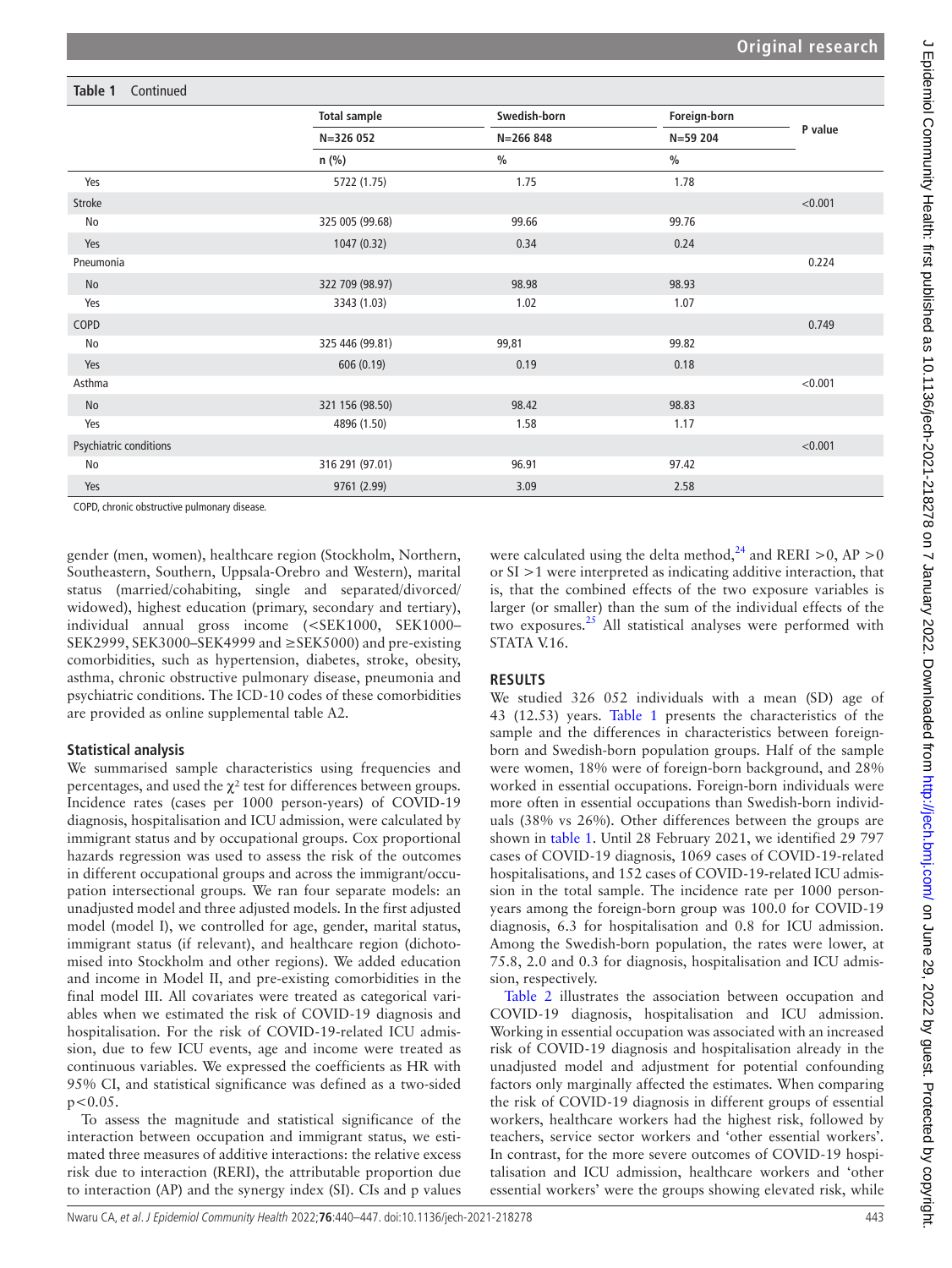<span id="page-4-0"></span>

| Association between occupation and COVID-19 outcomes among individuals aged 20-65 years and employed or self-employed<br>Table 2 |                         |                     |                     |                     |
|----------------------------------------------------------------------------------------------------------------------------------|-------------------------|---------------------|---------------------|---------------------|
|                                                                                                                                  | <b>Unadjusted model</b> | Model It            | Model II‡           | Model III§          |
|                                                                                                                                  | HR (95% CI)             | HR (95% CI)         | HR (95% CI)         | HR (95% CI)         |
| COVID-19 diagnosis                                                                                                               |                         |                     |                     |                     |
| Broad occupational groups                                                                                                        |                         |                     |                     |                     |
| Non-essential workers                                                                                                            | $\mathbf{1}$            | $\mathbf{1}$        | $\mathbf{1}$        | $\mathbf{1}$        |
| <b>Essential workers</b>                                                                                                         | 1.50 (1.46 to 1.53)     | 1.42 (1.39 to 1.46) | 1.44 (1.41 to 1.48) | 1.44 (1.41 to 1.48) |
| Specific occupational groups                                                                                                     |                         |                     |                     |                     |
| Non-essential workers                                                                                                            | $\mathbf{1}$            | 1                   | $\mathbf{1}$        | $\mathbf{1}$        |
| Healthcare workers                                                                                                               | 2.00 (1.94 to 2.07)     | 1.93 (1.87 to 2.00) | 1.92 (1.86 to 1.99) | 1.92 (1.85 to 1.99) |
| <b>Teachers</b>                                                                                                                  | 1.46 (1.40 to 1.51)     | 1.41 (1.36 to 1.47) | 1.44 (1.38 to 1.50) | 1.44 (1.38 to 1.50) |
| Service sector workers                                                                                                           | 1.13 (1.08 to 1.19)     | 1.09 (1.04 to 1.14) | 1.10 (1.05 to 1.15) | 1.10 (1.05 to 1.15) |
| Other essential workers*                                                                                                         | 1.13 (1.07 to 1.20)     | 1.07 (1.01 to 1.13) | 1.09 (1.02 to 1.15) | 1.08 (1.02 to 1.15) |
| COVID-19 hospitalisation                                                                                                         |                         |                     |                     |                     |
| Broad occupational groups                                                                                                        |                         |                     |                     |                     |
| Non-essential workers                                                                                                            | $\mathbf{1}$            | $\mathbf{1}$        | $\mathbf{1}$        | $\mathbf{1}$        |
| <b>Essential workers</b>                                                                                                         | 1.35 (1.19 to 1.53)     | 1.43 (1.25 to 1.63) | 1.36 (1.19 to 1.57) | 1.36 (1.19 to 1.56) |
| Specific occupational groups                                                                                                     |                         |                     |                     |                     |
| Non-essential workers                                                                                                            | 1                       | 1                   | $\mathbf{1}$        | 1                   |
| Healthcare workers                                                                                                               | 1.64 (1.37 to 1.96)     | 1.74 (1.44 to 2.11) | 1.74 (1.43 to 2.11) | 1.70 (1.41 to 2.06) |
| <b>Teachers</b>                                                                                                                  | 1.00 (0.80 to 1.27)     | 1.20 (0.95 to 1.52) | 1.18 (0.93 to 1.50) | 1.19 (0.94 to 1.52) |
| Service sector workers                                                                                                           | 0.85 (0.65 to 1.11)     | 1.07 (0.82 to 1.41) | 0.97 (0.73 to 1.28) | 0.98 (0.74 to 1.30) |
| Other essential workers*                                                                                                         | 2.28 (1.83 to 2.84)     | 1.60 (1.28 to 2.00) | 1.46 (1.16 to 1.84) | 1.45 (1.15 to 1.82) |
| COVID-19 ICU admissions                                                                                                          |                         |                     |                     |                     |
| Broad occupational groups                                                                                                        |                         |                     |                     |                     |
| Non-essential workers                                                                                                            | $\mathbf{1}$            | $\mathbf{1}$        | $\mathbf{1}$        | $\mathbf{1}$        |
| <b>Essential workers</b>                                                                                                         | 1.24 (0.89 to 1.75)     | 1.62 (1.33 to 2.32) | 1.49 (1.03 to 2.14) | 1.47 (1.02 to 2.11) |
| Specific occupational groups                                                                                                     |                         |                     |                     |                     |
| Non-essential workers                                                                                                            | 1                       | 1                   | $\mathbf{1}$        | 1                   |
| Healthcare workers                                                                                                               | 1.33 (0.80 to 2.23)     | 1.82 (1.06 to 3.15) | 1.86 (1.07 to 3.23) | 1.80 (1.04 to 3.12) |
| <b>Teachers</b>                                                                                                                  | 0.69 (0.33 to 1.41)     | 1.07 (0.51 to 2.23) | 1.06 (0.50 to 2.23) | 1.06 (0.50 to 2.24) |
| Service sector workers                                                                                                           | 0.60 (0.26 to 1.36)     | 1.00 (0.44 to 2.30) | 0.82 (0.36 to 1.90) | 0.82 (0.36 to 1.91) |
| Other essential workers*                                                                                                         | 3.29 (2.01 to 5.37)     | 2.34 (1.41 to 3.88) | 1.98 (1.19 to 3.30) | 1.94 (1.16 to 3.23) |

HR and 95% CI obtained from COX proportional hazards regression.

\*Other essential workers comprised police and security services, postal workers and delivery, taxi, bus and tram drivers and cleaners.

†Adjusted for age, gender, marital status, immigrant status and healthcare region.

‡Model I+education and income.

§Model II+pre-existing comorbidities (hypertension, diabetes, obesity, stroke, asthma, COPD, pneumonia and psychiatric conditions).

COPD, chronic obstructive pulmonary disease.

teachers and service sector workers did not have any statistically significant increased risk.

Compared with the Swedish-born population, foreign-born individuals had a higher risk of all three COVID-19 outcomes following adjustment for potential confounding factors, including occupation ([online supplemental table A3](https://dx.doi.org/10.1136/jech-2021-218278)). [Table](#page-5-0) 3 shows the association between immigrant/occupation intersection and all three outcomes, with Swedish-born workers in nonessential occupations as the reference group. For simplicity, we present only the result of the fully adjusted model. Regarding COVID-19 diagnosis, foreign-born workers in essential occupations had the highest risk, followed by Swedish-born workers in essential occupations, and then foreign-born workers in nonessential occupations. The result for hospitalisation showed higher HRs among foreign-born workers in essential (HR 3.80, 95% CI 3.17 to 4.55) and non-essential (HR 2.64, 95% CI 2.24 to 3.11) occupations relative to Swedish-born workers in essential occupations (HR 1.30, 95% CI 1.08 to 1.56). The same pattern was observed for ICU admission, with foreign-born

workers in essential occupations remaining the group with the highest risk.

The intersectional model indicated no significant departure from multiplicativity. Accordingly, measures of additive interaction indicated positive additive interaction between occupation and immigrant status in association with COVID-19 diagnosis, and more strongly with hospitalisation [\(table](#page-5-0) 3), with very similar interaction as for hospitalisation suggested for the ICU outcome, although not statistically significant due to the small sample size with reduced power. For example, the AP due to interaction for hospitalisation was estimated to be 0.23, suggesting that 23% of COVID-19-related hospitalisation in foreign-born workers in essential occupations was due to the interaction itself, that is, beyond what would be expected from independent risks.

### **DISCUSSION**

In this study, working in essential occupations was associated with an elevated risk of COVID-19 diagnosis, hospitalisation and ICU admission, and the risk was markedly higher for workers in the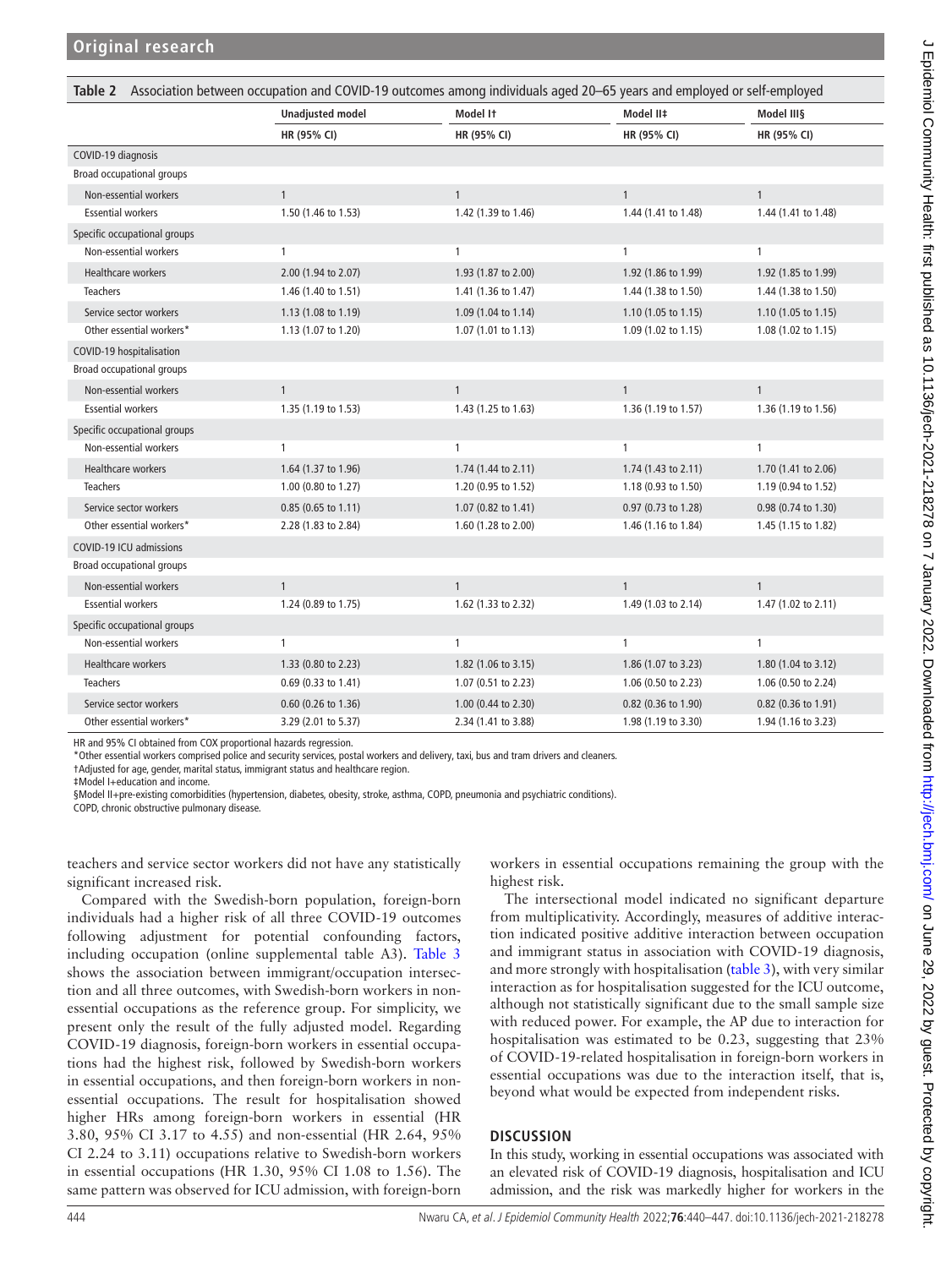$\epsilon$ 

<span id="page-5-0"></span>**Table 3** Association between immigrant/occupation intersection and COVID-19 outcomes among individuals aged 20–65 years and employed or self-employed

|                                                          | <b>Occupational groups</b>           |                                      |                                                            |                               |
|----------------------------------------------------------|--------------------------------------|--------------------------------------|------------------------------------------------------------|-------------------------------|
|                                                          | Non-essential occupations            | <b>Essential occupations</b>         | HR (95% CI) for workers in<br>essential occupations within | P value for<br>multiplicative |
|                                                          |                                      |                                      | strata of immigrant status                                 | interaction                   |
|                                                          | HR (95% CI)                          | HR (95% CI)                          |                                                            |                               |
| COVID-19 diagnosis                                       |                                      |                                      |                                                            |                               |
| Swedish-born                                             | 1                                    | 1.44 (1.40 to 1.49)<br>$P \le 0.001$ | 1.45 (1.41 to 1.50)<br>P≤0.001                             | 0.973                         |
| Foreign-born                                             | 1.28 (1.23 to 1.33)<br>$P \le 0.001$ | 1.85 (1.78 to 1.93)<br>$P \le 0.001$ | 1.42 (1.35 to 1.50)<br>$P \le 0.001$                       |                               |
| HR (95% CI) for foreign-born within strata of occupation | 1.26 (1.21 to 1.31)<br>P≤0.001       | 1.32 (1.26 to 1.38)<br>P≤0.001       |                                                            |                               |
| Measures of interaction on addictive scale:              |                                      |                                      |                                                            |                               |
| RERI (95% CI), 0.12 (0.04 to 0.21); p=0.005              |                                      |                                      |                                                            |                               |
| AP (95% CI), 0.07 (0.02 to 0.11); p=0.003                |                                      |                                      |                                                            |                               |
| SI (95% CI), 1.17 (1.05 to 1.31); p=0.005                |                                      |                                      |                                                            |                               |
| COVID-19 hospitalisation                                 |                                      |                                      |                                                            |                               |
| Swedish-born                                             | 1                                    | 1.30 (1.08 to 1.56)<br>$P = 0.006$   | 1.24 (1.02 to 1.50)<br>$P = 0.026$                         | 0.445                         |
| Foreign-born                                             | 2.64 (2.24 to 3.11)<br>P≤0.001       | 3.80 (3.17 to 4.55)<br>$P \le 0.001$ | 1.47 (1.21 to 1.80)<br>P≤0.001                             |                               |
| HR (95% CI) for foreign-born within strata of occupation | 2.54 (2.15 to 3.00)<br>P≤0.001       | 3.06 (2.44 to 3.82)<br>$P \le 0.001$ |                                                            |                               |
| Measures of interaction on addictive scale:              |                                      |                                      |                                                            |                               |
| RERI (95% CI), 0.86 (0.19 to 1.53); p=0.011              |                                      |                                      |                                                            |                               |
| AP (95% CI), 0.23 (0.07 to 0.38); p=0.003                |                                      |                                      |                                                            |                               |
| SI (95% CI), 1.45 (1.09 to 1.92); p=0.011                |                                      |                                      |                                                            |                               |
| COVID-19 ICU admissions*                                 |                                      |                                      |                                                            |                               |
| Swedish-born                                             | 1                                    | 1.46 (0.90 to 2.38)<br>$P = 0.122$   |                                                            | 0.940                         |
| Foreign-born                                             | 2.56 (1.66 to 3.95)<br>P≤0.001       | 3.79 (2.33 to 6.14)<br>$P \le 0.001$ |                                                            |                               |
| Measures of interaction on addictive scale:              |                                      |                                      |                                                            |                               |
| RERI (95% CI), 0.76 (-1.07 to 2.59); p=416               |                                      |                                      |                                                            |                               |
| AP (95% CI), 0.20 (-0.22 to 0.62); p=0.353               |                                      |                                      |                                                            |                               |
| SI (95% CI), 1.37 (0.64 to 2.93); p=0.411                |                                      |                                      |                                                            |                               |

HR and 95% CI obtained from COX proportional hazards regression.

HR adjusted for age, gender, marital status, healthcare region, education, income and pre-existing comorbidities (hypertension, diabetes, obesity, stroke, asthma, COPD, pneumonia and psychiatric condition).

\*HR (95%CI) for foreign-born within strata of occupation and HR (95% CI) for workers in essential occupations within strata of immigrant status could not be estimated due to few ICU events in each stratum.

AP, attributable proportion due to interaction; COPD, chronic obstructive pulmonary disease; ICU, intensive care unit; RERI, relative excess risk due to interaction; SI, Synergy Index.

healthcare sector compared with individuals in other essential occupations. When we compared the risk of COVID-19 diagnosis, hospitalisation and ICU admission across the immigrant/ occupation intersectional groups, we found that, of all the groups, foreign-born workers in essential occupations had the highest risk for all three outcomes, while Swedish-born workers in nonessential occupations had the lowest risk. Foreign-born workers in non-essential occupations had lower HR for COVID-19 diagnosis and higher HRs for COVID-19 hospitalisation and ICU admission relative to Swedish-born workers in essential occupations. The result of the interaction tests indicated that the joint effect of occupation and immigrant status in association with COVID-19 diagnosis and hospitalisation was larger than the sum of the estimated effect of occupation alone and immigrant status alone, that is, that some proportion of health effects was beyond what would be expected from independent risks.

Our finding of increased risk of COVID-19 outcomes among employees in essential occupations corroborates previous studies from other countries,  $12-14$   $20$  and likewise the finding of higher risk among healthcare workers as compared with other essential workers.<sup>12 14</sup> Zhang<sup>12</sup> showed that the risks of disease exposure and physical proximity to persons with COVID-19 are greater in healthcare workers than in other essential workers, which could explain their higher risk of COVID-19 outcomes. Here, we found that teachers had the second highest risk of COVID-19 diagnosis, which is in disagreement with finding reported by the Swedish Public Health Agency.<sup>26</sup> This contrasting finding might be because the study from the Swedish Public Health Agency was restricted to COVID-19 cases identified as test positive only from the SmiNet, and the analysis lacked adjustments for several potential confounders that were included in our study. The reason for teachers' elevated risk is unclear, but previous research suggests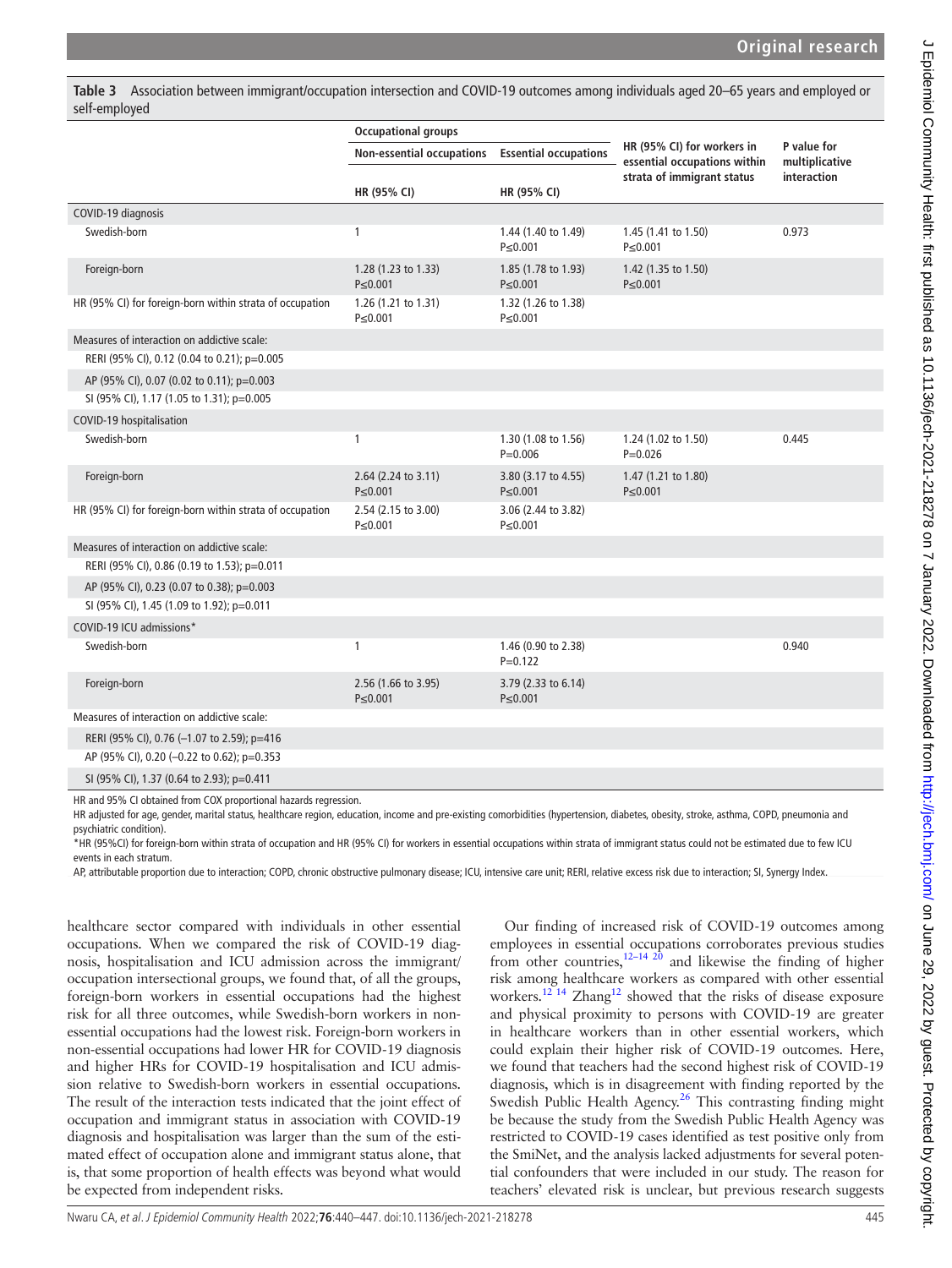that transmission in schools is likely and that teacher-to-teacher transmission is more common than student-to-teacher transmission.<sup>27</sup> <sup>28</sup> Transmission in schools may have contributed to our finding, given that there were several COVID-19 outbreaks in schools in the spring and autumn of 2020.<sup>29</sup> In agreement with our finding, a previous study in Sweden<sup>30</sup> reported that teachers who taught in-person at schools had two times higher risk of COVID-19 diagnosis than those who taught remotely.

Compared with Swedish-born workers in both non-essential and essential occupations, we found that foreign-born individuals regardless of occupational type had a higher risk of COVID-19 hospitalisation and ICU admission, even after controlling for several pre-existing commodities that are well-known determinants of severe COVID-19 outcomes. This finding aligns with previous studies<sup>[4 5 31](#page-7-20)</sup> and may reflect delayed healthcare-seeking behaviour or lack of access to timely healthcare due to cultural and economic reasons or language barriers.<sup>32</sup>

We found disproportionate risk of all three COVID-19 outcomes among foreign-born workers in essential occupations, which is in disagreement with a study from  $Norway<sup>21</sup>$  that focused mainly on immigrants from five countries (Somalia, Pakistan, Iraq, Afghanistan and Turkey) and analysed only notified COVID-19 infections. To the best of our knowledge, our study is the first population-based study in Sweden to have examined the effects of immigration/occupation intersectional groups on all three COVID-19 outcomes (diagnosis, hospitalisation and ICU admission), and the results clearly suggest that occupation plays a substantial role in the burden of COVID-19 among foreign-born individuals in Sweden. A potential explanation for the finding may be the concentration of foreign-born individuals in less well paid essential occupations that are often associated with higher exposure to infections and less possibility of social distancing and access to adequate personal protective equipment.<sup>13</sup> Because foreign-born individuals more commonly have temporary employments and lower income, the fear of losing their jobs could pressure them to continue working while unwell, thus increasing their risk of poor health outcomes.[33–35](#page-7-23) Frequent use of public transport could also contribute to the increased risk of COVID-19 outcomes among foreign-born workers in essential occupations who need to travel to be present at work.<sup>[33](#page-7-23)</sup>

Our study has some limitations. First, individuals who were born to immigrant parents residing in Sweden were included in the category of Swedish-born population. This approach is likely to attenuate the associations, as this group of individuals might have lifestyle and living characteristics more similar to the foreign-born group, that may be associated with increased risk of COVID-19.<sup>36</sup> Second, it was beyond the scope of our study to analyse the distribution of the risk across different immigrant groups. Hence, we cannot state whether the observed increased risk of COVID-19 outcomes among foreign-born workers in essential occupations, for example, is driven by an overrepresentation of foreign-born workers from a particular region. Third, although we controlled for a range of important potential confounders, we cannot rule out the possibility of residual confounding due to other unmeasured variables, such as work contracts and living conditions. Fourth, we defined our study sample based on an employment variable collected between 2018 and 2019. Some of the essential workers in our sample might have been included in the 1.6% of employed people that lost their jobs in  $2020$ ,<sup>37</sup> which may lead to an underestimation of the true effect of occupation on COVID-19 outcomes. Fifth, we excluded participants with missing information on occupation. When we compared the characteristics of these participants with those who were included, our result revealed some differences mainly concerning sociodemographic and socioeconomic characteristics [\(online supplemental](https://dx.doi.org/10.1136/jech-2021-218278)  [table A4\)](https://dx.doi.org/10.1136/jech-2021-218278). The observed differences might have introduced some

selection bias although this is likely to be minimal and unlikely to greatly influence the study's internal validity. Finally, our study sample was selected from a randomly sampled cohort of the Swedish population, with very slightly different age and gender structure in the studied age groups, which precludes an absolute direct transferability of our findings, but generalisability is still very good. Notwithstanding these limitations, our study has some notable strengths that include the prospective design, a large sample size and a relatively long follow-up. The use of register-based data minimises potential risk of non-differential misclassification and information bias. The study also has a wide coverage of COVID-19 cases that was made possible by the inclusion and use of COVID-19 data from different registers in Sweden.

In summary, we found an increased risk of COVID-19 diagnosis, hospitalisation and ICU admission among essential workers. Healthcare workers had a higher risk of the outcomes than other essential workers. In comparing the risk of the three outcomes in foreignborn and Swedish-born workers in essential and non-essential occupations, we found that foreign-born workers in essential occupations had the most elevated risk of all the four groups compared, and that this risk was higher than what would be expected from independent risks. These findings were little influenced by additional adjustments for individual characteristics known to be risk factors for COVID-19, which suggests a need for further exploration of possible mechanistic factors underpinning the findings. The study findings support the ongoing government efforts to provide essential workers with resources to protect them against COVID-19. The study, however, underscores the importance of ensuring that COVID-19-related infection protection measures are tailored to meet the needs of foreign-born workers in essential occupations who tend to bear a double burden of risk because of their socioeconomic status.

# **What is already known on this subject**

- ► Immigrants have disproportionate risk of COVID-19 and socioeconomic status has been suggested as potential explanatory factor.
- ► However, the contribution of occupation on the risk of COVID-19 diagnosis, hospitalisation and intensive care unit admission among immigrants in Sweden has not been studied.

# **What this study adds**

- ► Working in essential occupations was associated with an increased risk of COVID-19 outcomes among employees in Sweden.
- ► When comparing the risk of COVID-19 diagnosis, hospitalisation and intensive care unit admission, in foreignand Swedish-born workers in essential and non-essential occupations, we found that foreign-born workers in essential occupations had the most elevated risk of all the four groups compared.
- ► The findings support the ongoing government efforts to provide essential workers with resources to protect them against COVID-19 and underscore the importance of ensuring that COVID-19-related infection protection measures are tailored to meet the needs of foreign-born workers in essential occupations who tend to bear a double burden of risk because of their socioeconomic status.